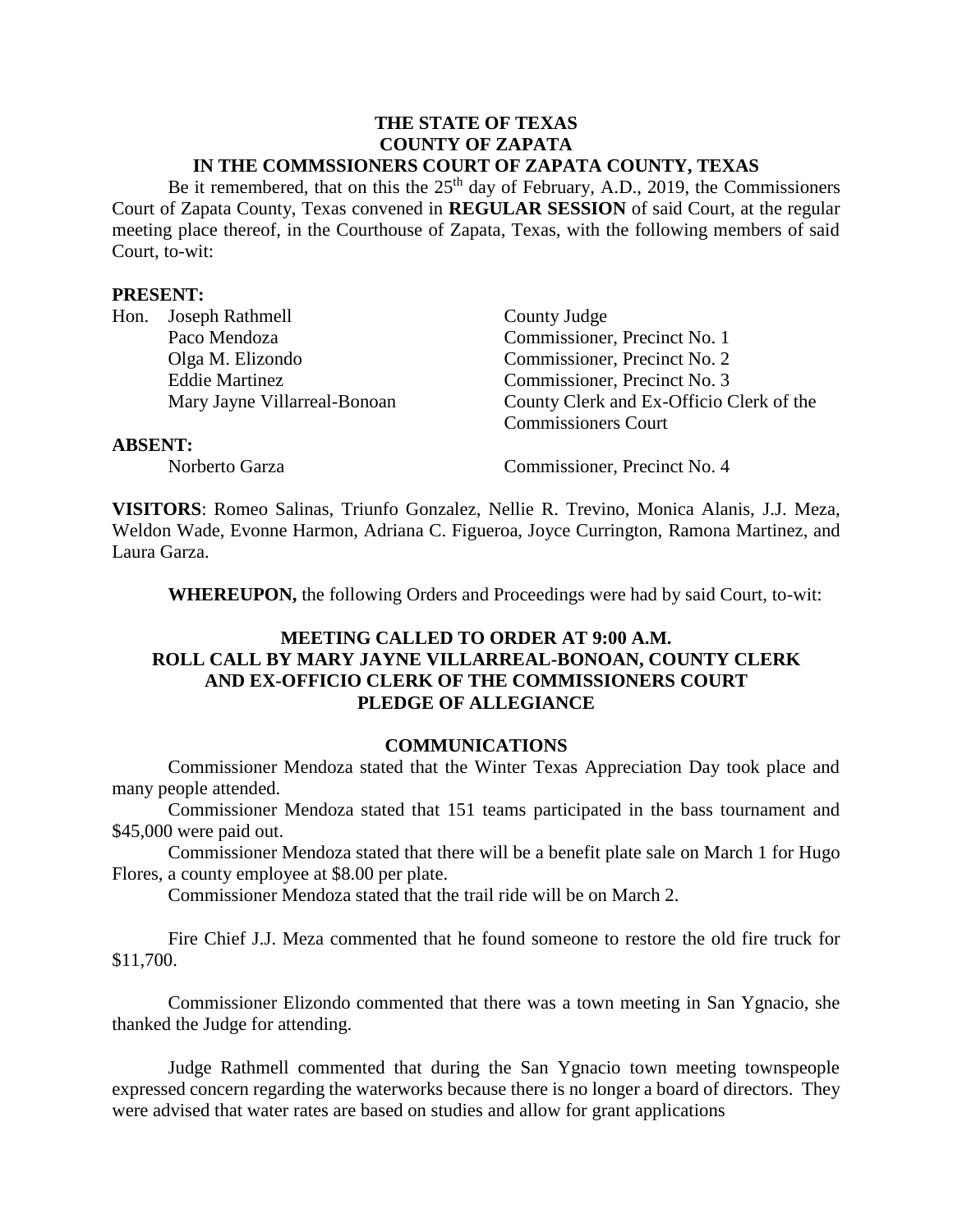### **PUBLIC COMMENT**

Weldon Wade addressed the court and questioned why the water company is owned by Zapata County and the garbage company is privately owned. Judge Rathmell explained that the garbage can is mandatory if you use Zapata County Water Works. If there is a dwelling the trash can is required. Mr. Wade added that he has lived here for 15 years and complained about the cost of the garbage can if he is not here; he asked for a refund for the months that he is not here and overcharged.

#### **ORDER APPROVING INVOICES**

Motion was made by Commissioner Martinez, seconded by Commissioner Mendoza, to approve invoices as presented by Triunfo Gonzalez.

The above motion, being put to a vote, was approved by the affirmative vote of all members of the Court.

### **ORDER APPROVING CHECKS ISSUED**

Motion was made by Commissioner Martinez, seconded by Commissioner Mendoza, to approve checks issued as requested by Hon. Romeo Salinas, County Treasurer.

The above motion, being put to a vote, was approved by the affirmative vote of all members of the Court.

### **REPORT ON BOYS AND GIRLS CLUB OF ZAPATA**

Ramona Martinez gave a brief report on the Boys and Girls Club of Zapata. Last month's attendance was approximately 121 members with an average of 73 children per day in Zapata. San Ygnacio's daily attendance averages 17 children. Zapata served 1315 snacks and San Ygnacio served 377. (Presentation handout attached.)

## **ORDER TO TABLE REQUEST BY JUDGE RATHMELL REGARDING REQUEST TO APPROVE INTERLOCAL AGREEMENT FOR MENTAL HEALTH SERVICES BETWEEN ZAPATA COUNTY AND BORDER REGION BEHAVIORAL CENTER**

Motion was made by Commissioner Martinez, seconded by Commissioner Mendoza, to table request by Judge Rathmell regarding request to approve an Interlocal Agreement for Mental Health Services between Zapata County and Border Region Behavioral Center.

The above motion, being put to a vote, was approved by the affirmative vote of all members of the Court.

# **ORDER TO TABLE REQUEST BY JUDGE RATHMELL REGARDING REQUEST TO ALLOW ZAPATA COUNTY TO SUBMIT APPLICATION FOR SOUTH TEXAS CHILDREN'S FAMILY SERVICES HEAD START/ HEAD START PROGRAM**

Motion was made by Commissioner Mendoza, seconded by Commissioner Martinez, to table request by Judge Rathmell regarding request to allow Zapata County to submit an application for the South Texas Children's Family Services Head Start/Head Start Program as requested by Hon. Joe Rathmell, County Judge.

The above motion, being put to a vote, was approved by the affirmative vote of all members of the Court.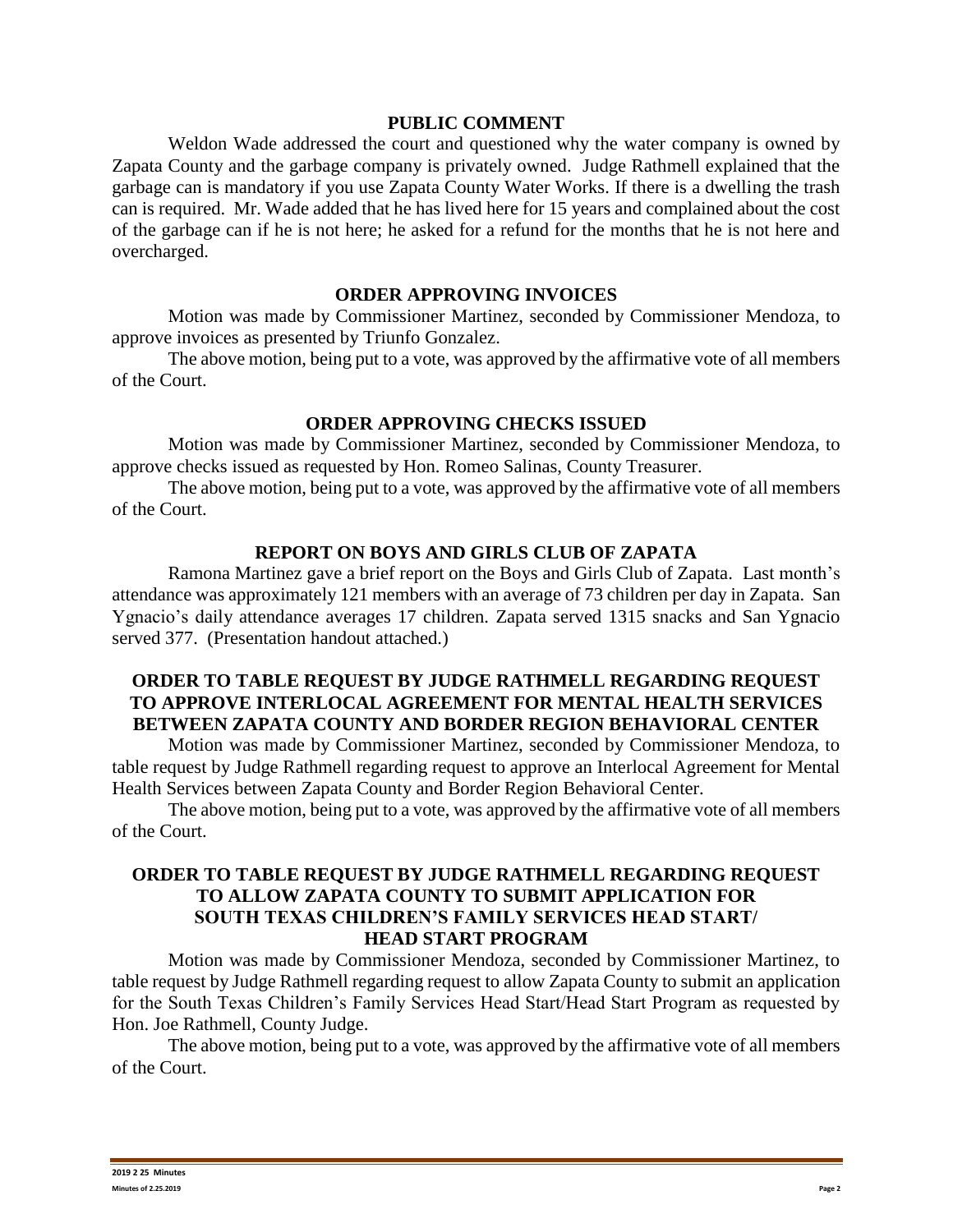### **ORDER APPROVING APPOINTMENT OF MEMBERS TO ZAPATA COUNTY HISTORICAL COMMISSION**

Motion was made by Commissioner Mendoza, seconded by Commissioner Elizondo, to approve appointment of members to the Zapata County Historical Commission as follows:

Dr. Hildegardo Flores Roberto Montes Laura Garza Rosa Elena Martinez

Hector Lopez Amparo Montes-Gutierrez Olga Elizondo Hector Uribe

as requested by Hon. Joe Rathmell, County Judge.

The above motion, being put to a vote, was approved by the affirmative vote of all members of the Court.

# **ORDER APPROVING PAYMENT TO R.E.P. & P., INC., FOR REPAIRS MADE TO LOPENO CIVIC CENTER**

Motion was made by Commissioner Martinez, seconded by Commissioner Mendoza, to approve payment to R.E.P & P., Inc., in the amount of \$3,470, for repairs made to the Lopeño Civic Center, to be paid out of Repairs and Maintenance as requested by Hon. Paco Mendoza, Commissioner Pct. 1.

The above motion, being put to a vote, was approved by the affirmative vote of all members of the Court.

# **ORDER APPROVING VOTER REGISTRATION LIST FEE**

Motion was made by Commissioner Martinez, seconded by Commissioner Mendoza, to approve the increase of voter registration list fee from \$88.00 to \$100.00 for county wide list and from \$22.00 to \$30.00 for precinct lists as print outs. USB flash drives will now be available for \$88.00 and \$22.00 respectively as requested by Hon. Adriana C. Figueroa, Tax/Assessor Collector.

The above motion, being put to a vote, was approved by the affirmative vote of all members of the Court.

# **ORDER APPROVING HIRING OF CARLOS LEAL AS METER READER/CLERK**

Motion was made by Commissioner Martinez, seconded by Commissioner Mendoza, to approve the hiring of Carlos Leal as a meter reader/clerk in slot #5 with starting pay of \$9.50 per hour effective March 4, 2019 as requested by Carlos Trevino, Water Plant Manager.

The above motion, being put to a vote, was approved by the affirmative vote of all members of the Court.

### **ORDER APPROVING INSTALLATION OF STREET LIGHT**

Motion was made by Commissioner Elizondo, seconded by Commissioner Mendoza, to approve installation of street light at the following location:

a.  $102 \, 2^{nd}$  Street (E. Flores Addition, Block 1, Lot 3-6)

as requested by Hon. Paco Mendoza, Commissioner Pct. .1.

The above motion, being put to a vote, was approved by the affirmative vote of all members of the Court.